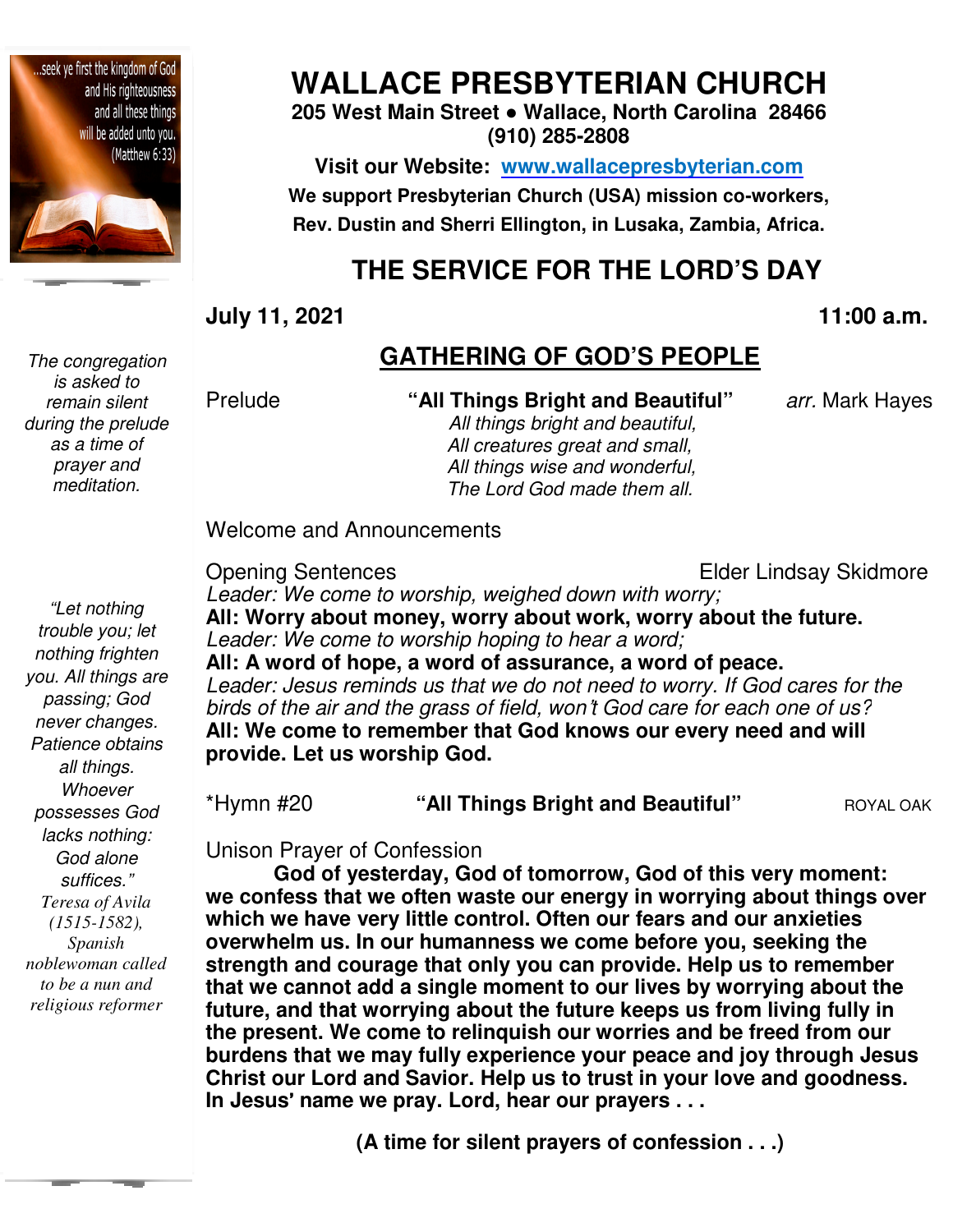*"Do not worry about anything, but in everything by prayer and supplication with thanksgiving let your requests be made known to God. And the peace of God, which surpasses all understanding, will guard your hearts and your minds in Christ Jesus." Philippians 4:6-7* 

*"This is my Father's world. O, let me ne'er forget that though the wrong seems oft so strong, God is the ruler yet. This is my Father's world. Why should my heart be sad? The Lord is King: let the heavens ring! God reigns; let earth be glad!" "This Is My Father's World" by Maltbie Babcock (1901)* 

Responsive Assurance of Pardon

*Leader: Hear the Good News! While God knows our sin, God also hears our cries.*

**All: In our sin, Jesus Christ still reaches out to forgive and restore us.** *Leader: Having confessed our sins, rejoice in forgiveness through Christ and live in God*'*s love.*

**All: Thanks be to God! Amen.**

Gloria Patri **Glory Be to the Father** 

**Glory be to the Father, and to the Son, and to the Holy Ghost; as it was in the beginning, is now, and ever shall be, world without end. Amen, amen.** 

### **PROCLAIMING GOD'S WORD**

Children's Sermon

Prayer for Illumination

 **what we ought to do, to obey Jesus Christ our Savior. Amen. O God, by your Spirit tell us what we need to hear, and show us** 

Unison Reading: Old Testament Lesson: Psalm 23 (King James Version) Elder Lindsay Skidmore

**<sup>1</sup>The Lord is my shepherd; I shall not want.** 

**2 He maketh me to lie down in green pastures: he leadeth me beside the still waters.** 

**<sup>3</sup>He restoreth my soul: he leadeth me in the paths of righteousness for his name's sake.** 

**<sup>4</sup>Yea, though I walk through the valley of the shadow of death, I will fear no evil: for thou art with me; thy rod and thy staff they comfort me.** 

**<sup>5</sup>Thou preparest a table before me in the presence of mine enemies: thou anointest my head with oil; my cup runneth over.** 

**<sup>6</sup>Surely goodness and mercy shall follow me all the days of my life: and I will dwell in the house of the Lord forever.**

Gospel Lesson *Matthew 6:19-24*

Sermon **THE SERMON ON THE MOUNT** Dr. Philip K. Gladden "Sleeping With Bread"

A Time for Silent Reflection

Pastoral Prayer with the Lord's Prayer

**Our Father who art in heaven, hallowed be thy name. Thy kingdom come, thy will be done, on earth as it is in heaven. Give us this day our daily bread; and forgive us our debts, as we forgive our debtors; and lead us not into temptation, but deliver us from evil. For thine is the kingdom and the power and the glory, forever. Amen.**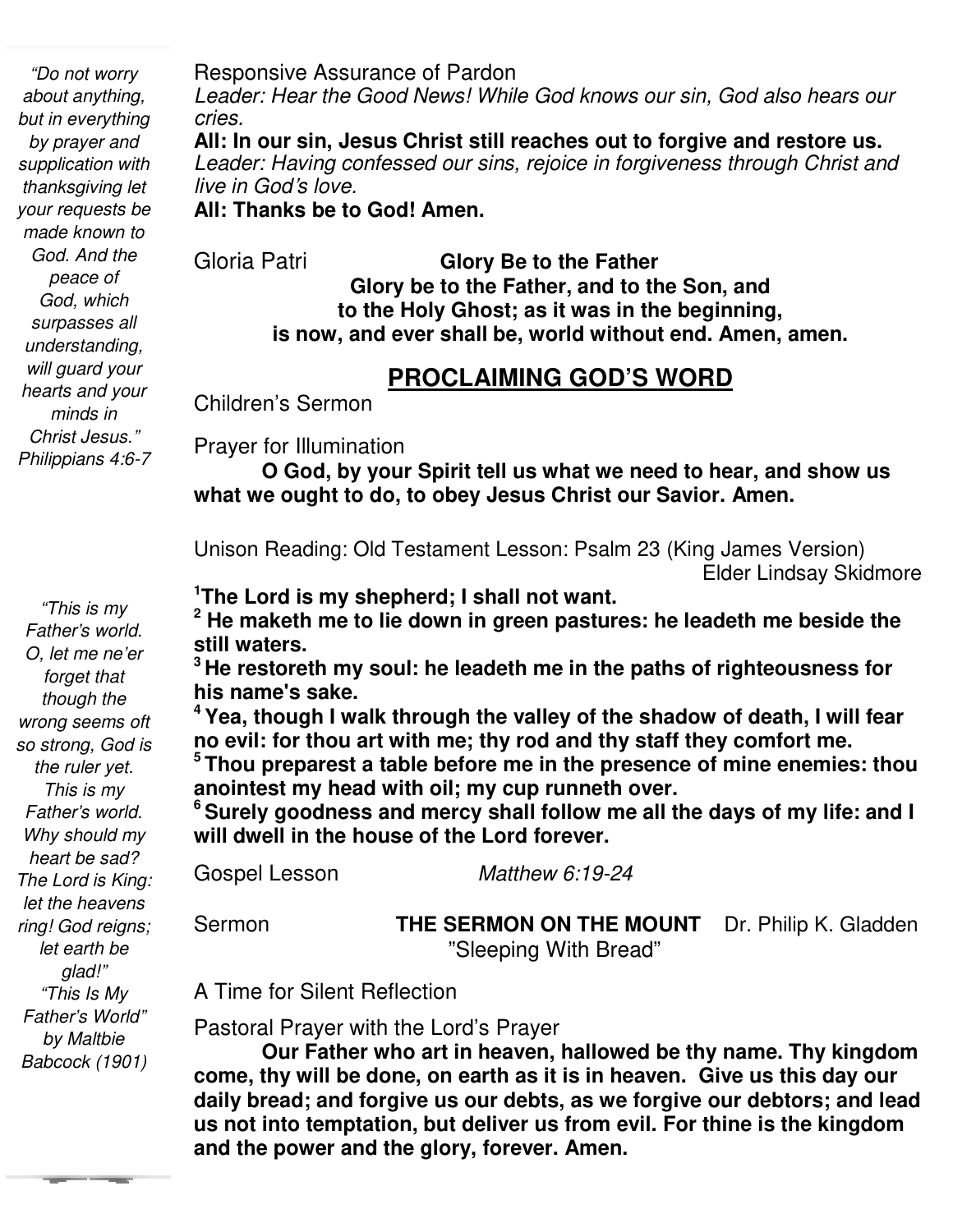Offertory **"All Things Bright and Beautiful**" setting by John Rutter

*Each little flower that opens, Each little bird that sings, He made their glowing colors He their colors, He made their tiny wings wings.* 

Doxology and Prayer of Dedication *Praise God from whom all blessings flow; Praise Him all creatures here below; Praise Him all creatures here below;*<br>*Praise Him above ye heavenly host; Praise Father, Son, and Holy Ghost. Amen Amen.* 

The Affirmation of Faith: The Apostles' Creed The **I believe in God the Father Almighty, Maker of heaven and earth.**

**And in Jesus Christ his only Son our Lord; who was conceived by the Holy born of the Virgin Mary, suffered under Pontius Pilate, was crucified, dead, and buried; he descended into hell;** the third day he rose again from the dead; **he ascended into heaven, and sitteth on the right hand of God the Father Almighty; from thence he shall come to judge the quick and the dead.** heaven and earth.<br>sus Christ his only Son our Lord;<br>conceived by the Holy Ghost,

**I believe in the Holy Ghost; the holy catholic Church; the communion of saints; the forgiveness of sins; the resurrection of the body; and the life everlasting. ascended into heaven,<br>d sitteth on the right hand of God the Father<br>m thence he shall come to judge the quick a<br>elieve in the Holy Ghost;<br>holy catholic Church;<br>communion of saints;<br>forgiveness of sins;<br>resurrection of the** 

| "Jesus Christ is<br>the same<br>yesterday and | $*Hymn$ #175       | "Seek Ye First" | <b>LAFFERTY</b> |
|-----------------------------------------------|--------------------|-----------------|-----------------|
| today and<br>forever."                        | <b>Benediction</b> |                 |                 |
| Hebrews 13:8                                  | <b>Postlude</b>    |                 |                 |
|                                               |                    |                 |                 |

\**All who are able may stand All stand.*



*"All good gifts around us are sent from Heaven above. So, thank the Lord, oh thank the Lord, for all his love." From "All Good Gifts," Godspell (1973)*